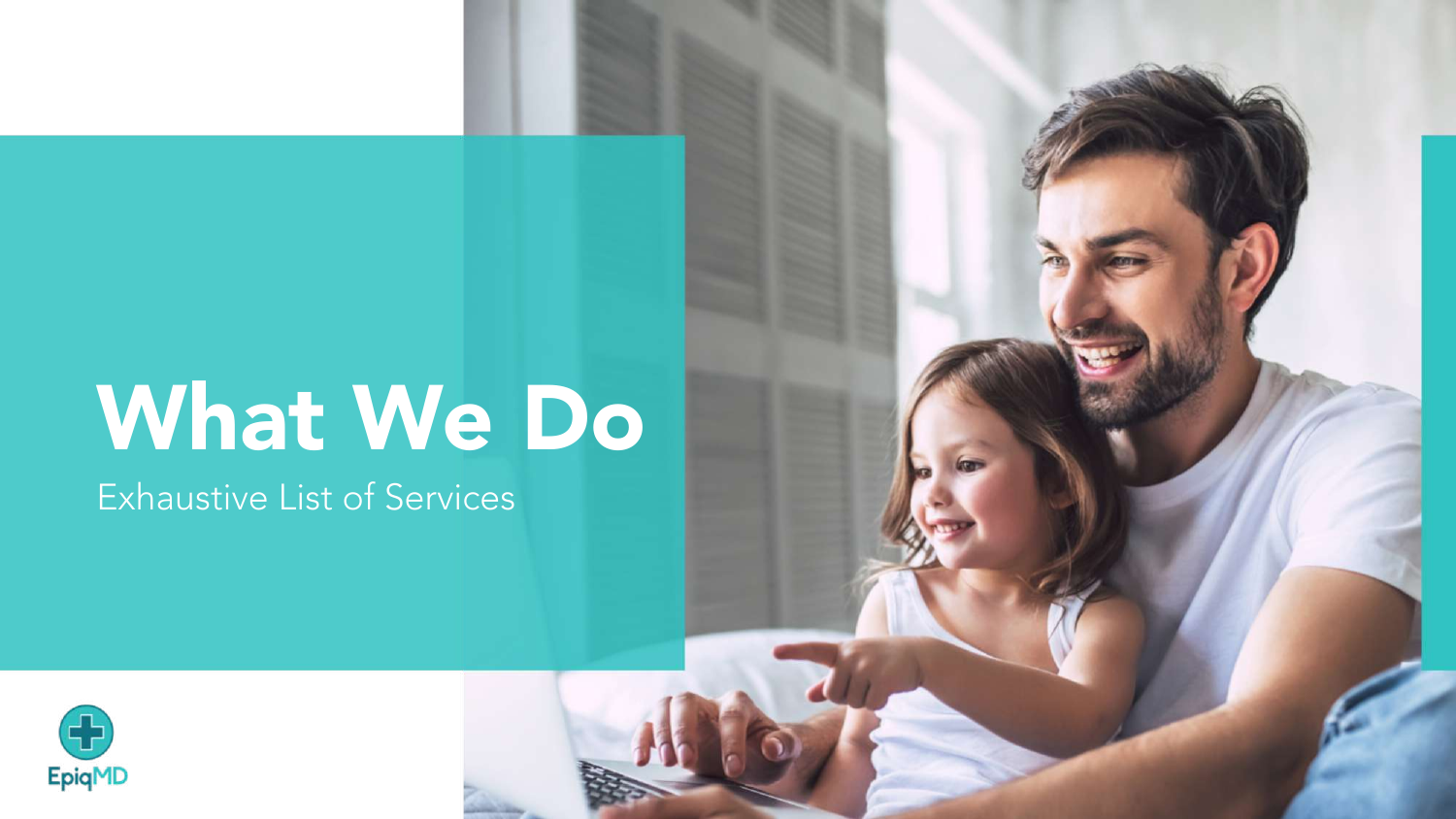

# **Telemedicine – Primary Care Services**

Our Board-Certified Doctor's can diagnose your symptoms, prescribe medication, and send prescriptions to your pharmacy. We treat most non-emergency conditions:

• Abscess **Taking a Taking a** • Acid Reflux **closer closer** • Allergies • Animal/Insect Bites **look at look at**  $\blacksquare$  what can • Asthma **be** • Backache **e** treated: Abdominal Pain/Cramps Abscess Acid Reflux Allergies Animal/Insect Bites Arthritis Asthma Backache Blood Pressure Issues Bronchitis Bowel/Digestive Issues **Cellulitis** Common Colds

Constipation Cough/Croup Diarrhea **Dizziness** Eye Infection/Irritation Fever Flu Gas & Bloating Gout Headache/Migraine **Herpes** Joint Pain/Swelling Laryngitis

Pink Eye Poison Ivy/Oak Rash/Skin Injuries Respiratory Infections **Sinusitis** Sore Throat Sprains & Strains Strep **Tonsillitis** Vaginal/Menstrual Issues Yeast Infection And much more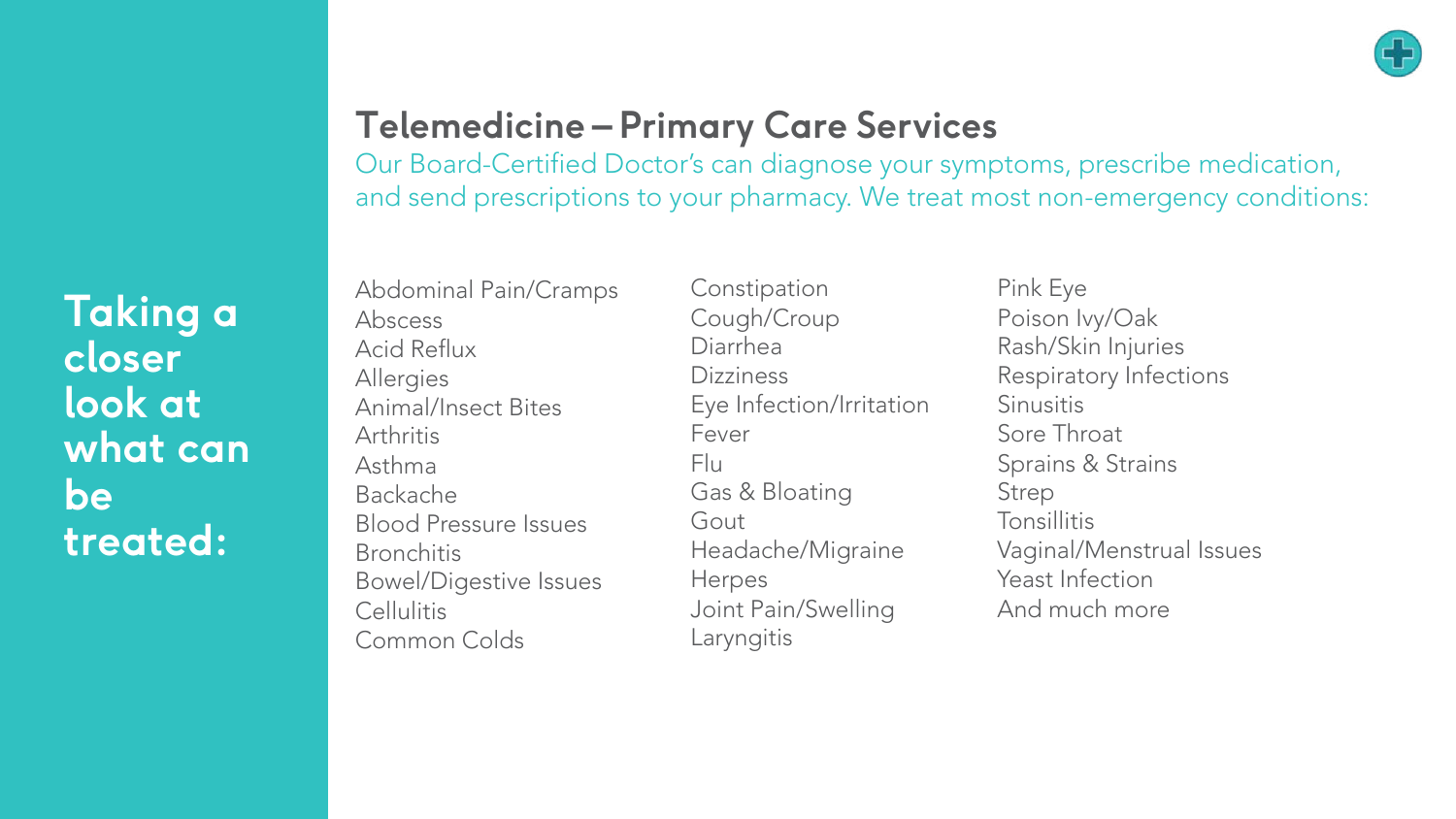

# **Mental & Behavioral Health, and Nutrition Counseling**

Licensed Therapists, Counselors and Professionals available anytime from anywhere 24/7/365. Allow us to assist with conditions such as:

#### **Mental & Behavioral Health Nutritional Counseling**

**Taking a closer look at what can be**

ADHD Addictions Anger Management Anxiety Bullying Child & Adolescent **Issues** Depression **Divorce** Eating Disorders Grief & Loss Life Changes Panic Disorders Parenting Issues Postpartum Depression Substance Abuse Trauma & PTSD **treated: Life Coaching**

Personalized Nutrition Plans Nutrition for Health & Prevention Nutritional Counseling Weight Loss Plans Nutrition for Athletes & Optimal Performance

Goal setting Career planning Get organized Decision making Conflict resolution **Motivation** Self-discipline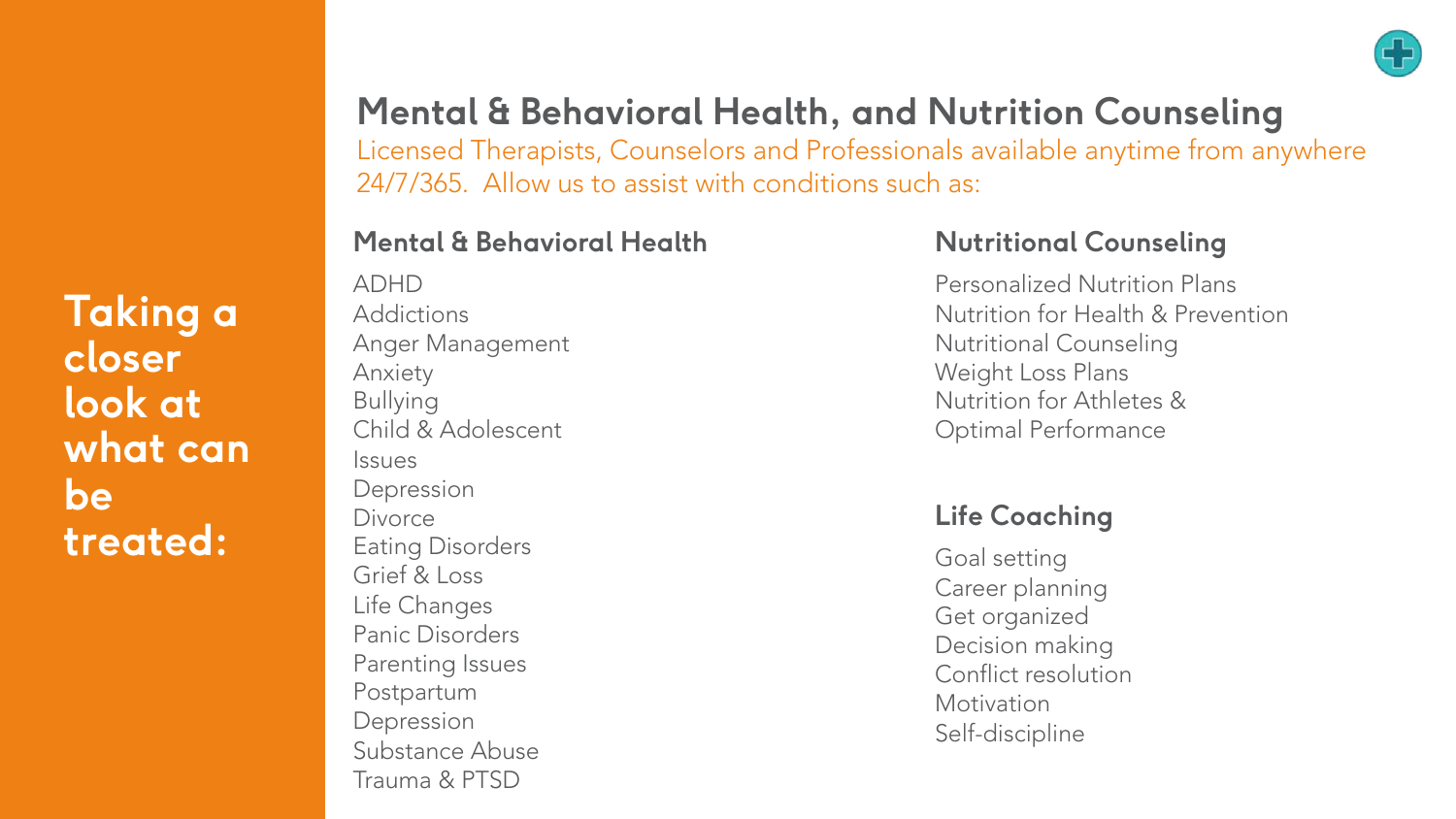

## **Additional Services**

From advisory services to our discount programs, Epiq MD has your healthcare covered from A-Z.

#### **Medical Advisory**

Medical Planning in Dire **Circumstances** Medical bill reviews and audits Negotiation of Medical Costs

### **Ask an Expert**

Second Opinion Message a specialist Confidential support

### **Prescription Services**

Prescription fulfillment Prescription discount card that saves you money at the pharmacy of your choice

**EpigLUX Epiq Discounts**

Dental Discounts Laboratory / Diagnostic Discounts Vision Discounts Chiropractic Discounts Imaging Discounts Diabetic/Home Medical Supplies



Telehealth coverage for pets Small monthly add-on fee 24/7 access to Licensed Veterinarians Receive a prescription discount card for pet's medications

**Taking a closer look at what can be treated:**